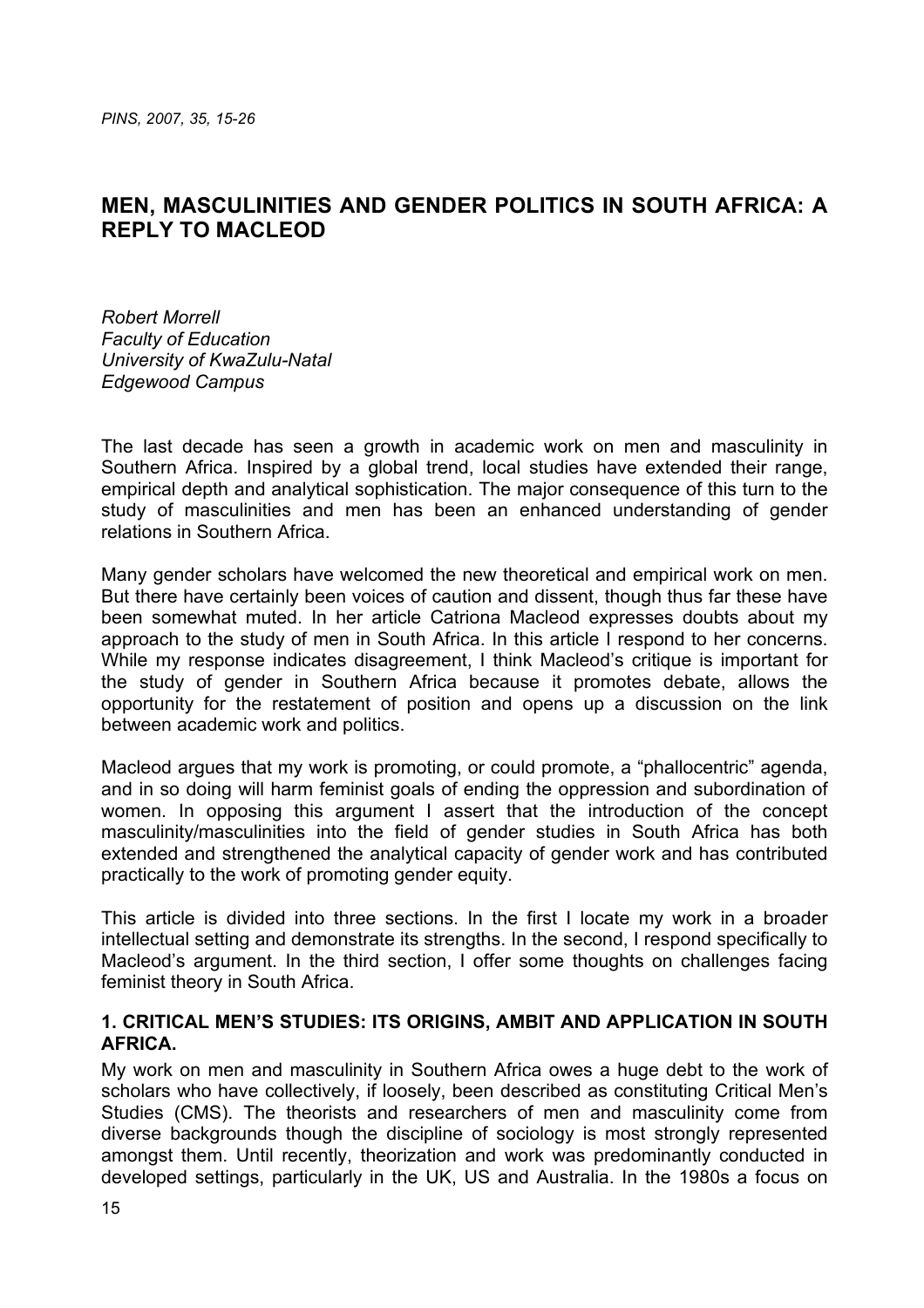men and masculinity emerged. This was in response in part to two pressures: a lacuna in the existing feminist literature and the political imperative for left-leaning men to support feminist struggles. It is very important to note the political nature of these origins. The men who were pioneers in the field, R W Connell, Jeff Hearn, Michael Kaufman, Michael Kimmel, Michael Messner, David Morgan, Vic Seidler were all connected with a broad critical intellectual tradition which in the early 1980s was termed "left" and, in some instances, "Marxist". This did not mean that all the scholars were historical materialists or adhered to one or other Marxist conception of social change. It did mean, however, that issues of gender oppression were considered alongside issues of race and class injustices.

Not all theorists and intellectuals are interested in praxis, the doing of politics. But by and large the founders of CMS were concerned not just to understand the world, but to change it. The publication of **Achilles Heel** (Seidler, 1992) and the formation in 1991 of the White Ribbon Campaign (a Canadian based organisation committed to combating violence by men against women) established in the aftermath of the murder of 14 women at a Montreal university in 1989, are just two examples of political initiatives taken by key CMS authors. These initiatives brought a range of gender concerns together, particularly gay rights and women's oppression.

The involvement of men in feminist work raised many questions and some objections. These included that the focus on men simply marginalised women while another argument suggested that CMS was a cover or a justification for male domination (Canaan & Griffin, 1990). Terminologically, there were debates about whether men could be feminists. Out of these debates emerged the term "pro-feminist" and an explicit commitment to pursue feminist goals. Historical work (for example, Kimmel & Mosmiller, 1992) began to make the point that some men had, over time, committed themselves to feminist causes. Implicit in such work was the recognition that not all men were the same, not all were committed to the domination of women and that some had, by their actions, worked for a more equitable gender order.

This literature might look like apologia but it is important to locate it in the theoretical developments that were taking place. In 1985 Carrigan, Connell and Lee wrote a seminal article on "hegemonic masculinity" which introduced a concept that remains highly influential and widely used to this day (cf Connell & Messerschmidt, 2005). The focus on men and masculinity grew stronger culminating in Connell's **Masculinities** (1995) which remains the most significant theoretical contribution to this subject so far. A quarter of a century since the first rather hesitant steps were taken to focus on men and masculinity in the context of a broader commitment to gender equity and women's emancipation, the effect of this initiative can be summarized in a number of simple propositions.

- Unequal power relations continue to divide men and women globally. Men are still ascendant.
- All men, by virtue of being men, have a social advantage over women but they have a choice about whether to accept "the patriarchal dividend" (Connell, 1987).
- Not all men are the same and they do not all have the same privileges and power.
- Some men are dominated and oppressed by others on grounds of race, social class, ethnicity, age, sexual orientation, disability.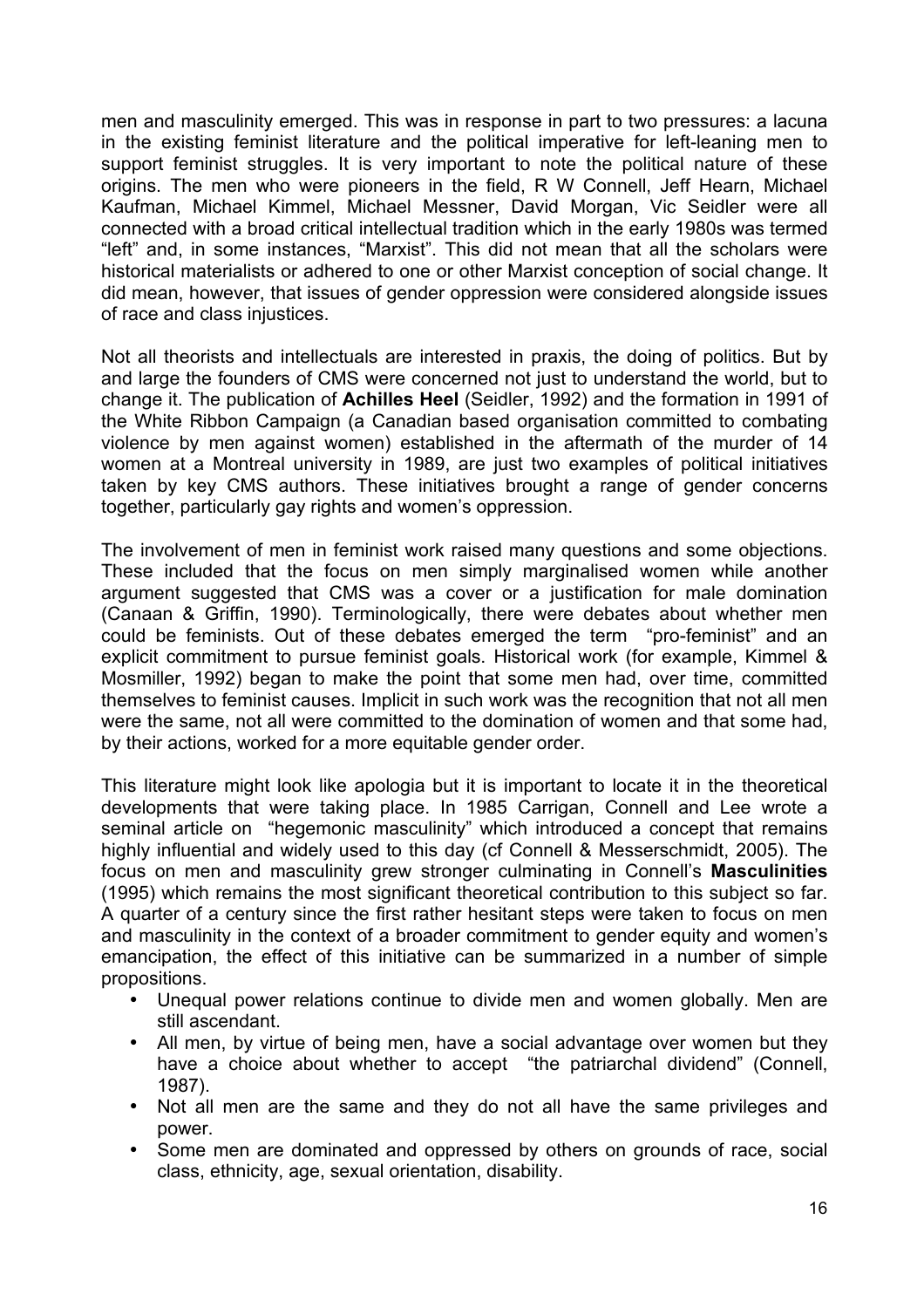The take-off of research and theoretical work on men and masculinity has been marked by a concomitant rise in its visibility in policy and development work. In South Africa and abroad, men are now slotted into developmental and gender work and there is a commitment by the UN General Assembly to a gender programme of action working with men. All these programmes are gender programmes where the broader goal of gender equity and the "empowerment of women" are the major aims (Cornwall, 1997; Pringle & Pease, 2002; Mehta, Peacock & Bernal, 2004; Connell, 2005). Yet not everybody has been at ease with these developments. The dangers of men taking over a development agenda and replacing women as the object of development work has been warned (White, 2000).

If there has been a global acknowledgement of the importance of working with masculinity and men in gendered ways towards the goal of gender equity, the reservations about such an approach have been fuelled by initiatives and organisations that have not aligned themselves with feminist goals. These are well documented but include the mythopoetic movement and more recently the "crisis of masculinity" discourse which has been appropriated by states and groups around the world in order to champion the interests of males and to turn back the gains made by women as a result of feminist struggles (Kimmel, 1995; Schwalbe, 1996; McDowell, 2000).

Some of the strongest statements about "the crisis of masculinity" have been made in the realm of education. In Australia and Britain concern about boys falling behind girls in academic performance and being failed by the education system has been stridently expressed. Public pressure has fuelled a new research agenda and influenced policy. Critics of the "what about the boys" turn have argued that in fact school boys and male teachers are not doing badly, still have a major advantage in the world of work and still enjoy a dominant position in schools insofar as resources are concerned (Epstein, Elwood, Hey & Maw, 1998; Lingaard & Douglas, 1999; Martino & Berrill, 2003; Thornton & Bricheno, 2006).

Since there are many ways in which "men's interests" can be taken up politically, Messner (1997) has proposed a model to make sense of the gender politics of men's groups. Using three indicators – institutionalized privilege, the costs of masculinity and differences and inequalities between men - Messner generates a model by which politically to locate men's groups. He identifies four "types" of male grouping: essentialist, men's rights, pro-feminist, and racial and sexual identity groupings, and suggests that a number of men's groups (exclusively those in the pro-feminist and racial and sexual identity camp) occupy a "terrain of progressive coalition politics" wherein gender, racial and class injustices can fruitfully be challenged.

In summary, while some men who organise along sex lines may be attempting to roll back feminist gains others may be allying with feminist, anti-racist and anti-classist groupings to pursue the goal of social justice, including the dismantling of patriarchal privilege.

The work of mine that Macleod reviews is centrally concerned with gender relations, gender inequalities and constructions of masculinity. While trying to offer a description of the gendered terrain, it also attempted to offer an assessment of the gendered state of play. My initial point of entry was gender-based violence. I linked South Africa's high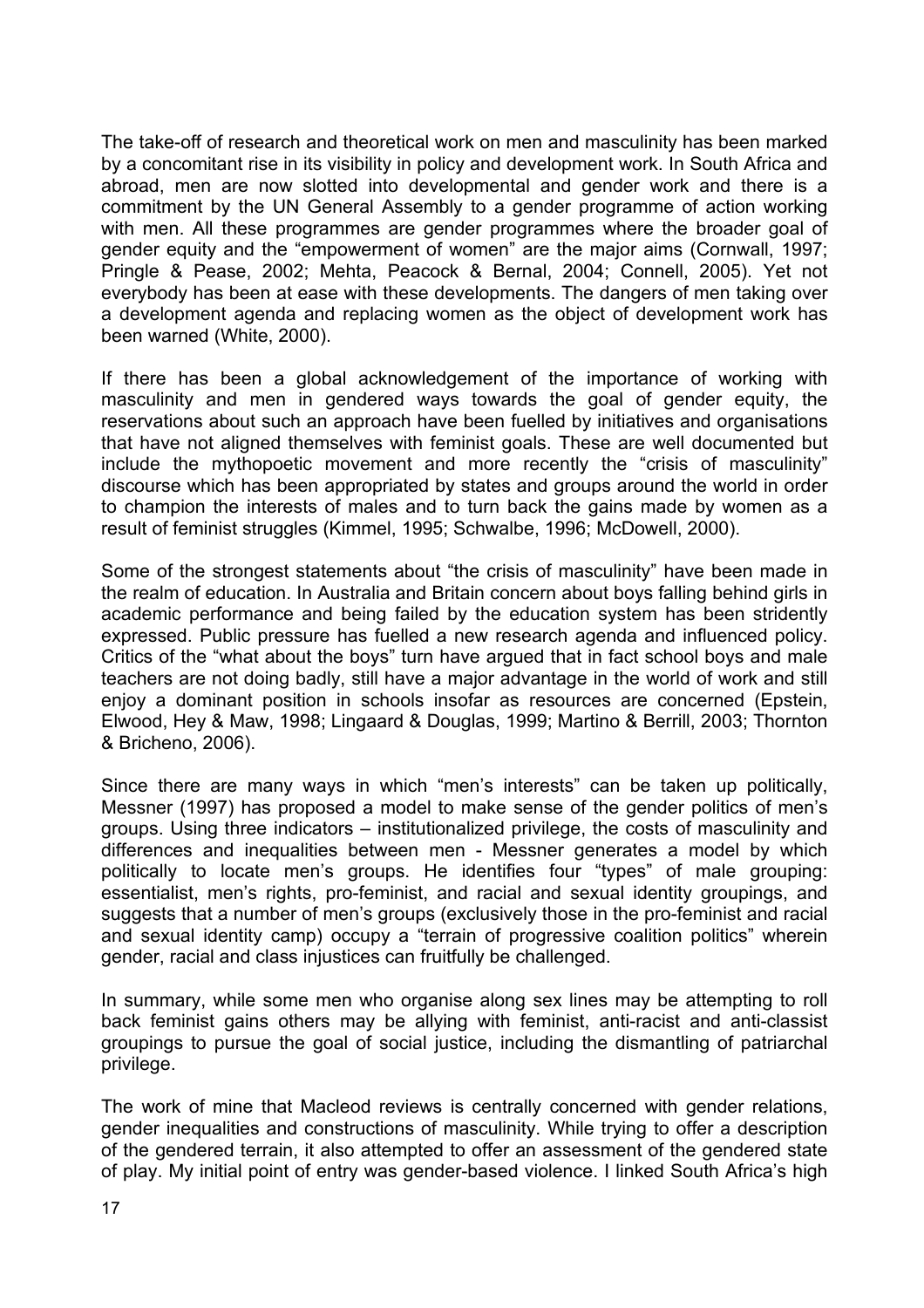levels of violence to historical constructions of masculinity, trying to show how colonialism and apartheid had provided fertile ground for constructions of masculinity that endorsed and legitimised the use of violence in a variety of public and private contexts. I also tried to show violence was not a "natural state" of gender relations between men and women in South Africa and pointed to initiatives that were addressing this violence and to constructions of masculinity that inclined towards gender equity.

With the benefit of hindsight I can see that this point of entry, while being obvious in the sense of tackling one of the most public and important aspects of gender relations in South Africa, also laid the ground for work that focused rather too heavily on the violence of men. I was particularly aware of the fact that as a white, middle class man I may possibly give the impression that male violence was the violence of "other" men, of black men. Although my work has never actually endorsed this and has actually paid particular attention to the violence of white men (for example, Morrell, 1997) I have been sensitive to the view that portrayals and discussions of black men have tended to demonize them (Staples, 1995).

There can be little doubting that violence and masculinity are linked and that in a country like South Africa, much of the violence is perpetrated by black men. It needs to be emphasized that this demographic observation has nothing to do with race per se. Violence is not caused by skin colour but rather is the effect of various historical, social and psychological factors. Quite how widespread is violence in South Africa, is debated but quantitative research on rape rates among young African males is alarming. Jewkes et al (2006) found that over 20% of young men in the Eastern Cape had been involved in the perpetration of rape or sexual violence. Attempts to explain men's violence has attempted to break the essentialist link between sex and behaviour and has shifted the focus to look at deep causal factors such as poverty as well as the importance of context in fuelling, legitimating or undermining and combating violence.

Explanations of the link between violence and masculinity are varied but in a variety of contexts where men perceive their positions to be under threat, levels particularly of domestic violence are much higher (Hautzinger, 2003). The reason for violence is not an attempt by men to perpetuate the domination of a wife or intimate, rather it is an attempt to secure a position of status which is central to the man's experience of being a man, and in this way is tied to societal expectations of manly behaviour.

The practical implication that flows from these insights is that men (rather than women) need to take responsibility for anti-violence gender work. The only lasting way to reduce levels of violence is to reconstruct masculinities and men are the most important constituent in this work. To leave the task to women is to misunderstand the dynamics of violence and to let men off the hook. Failure to include men in anti-violence work either sidelines them or leaves them as the unchanging, unchangeable perpetrators of violence.

This is an important point from which to engage debates about the position of men in Africa. Africa is the world's poorest continent. Many men on the continent live in conditions of great poverty and hardship. This is not to say that women are in any better position. Examining the situation in East Africa, Silberschmidt (1992, 2001) makes the argument that men have responded poorly to the challenges of poverty. Failing to find a job, they have abandoned families and turned to alcohol and mistresses. Societal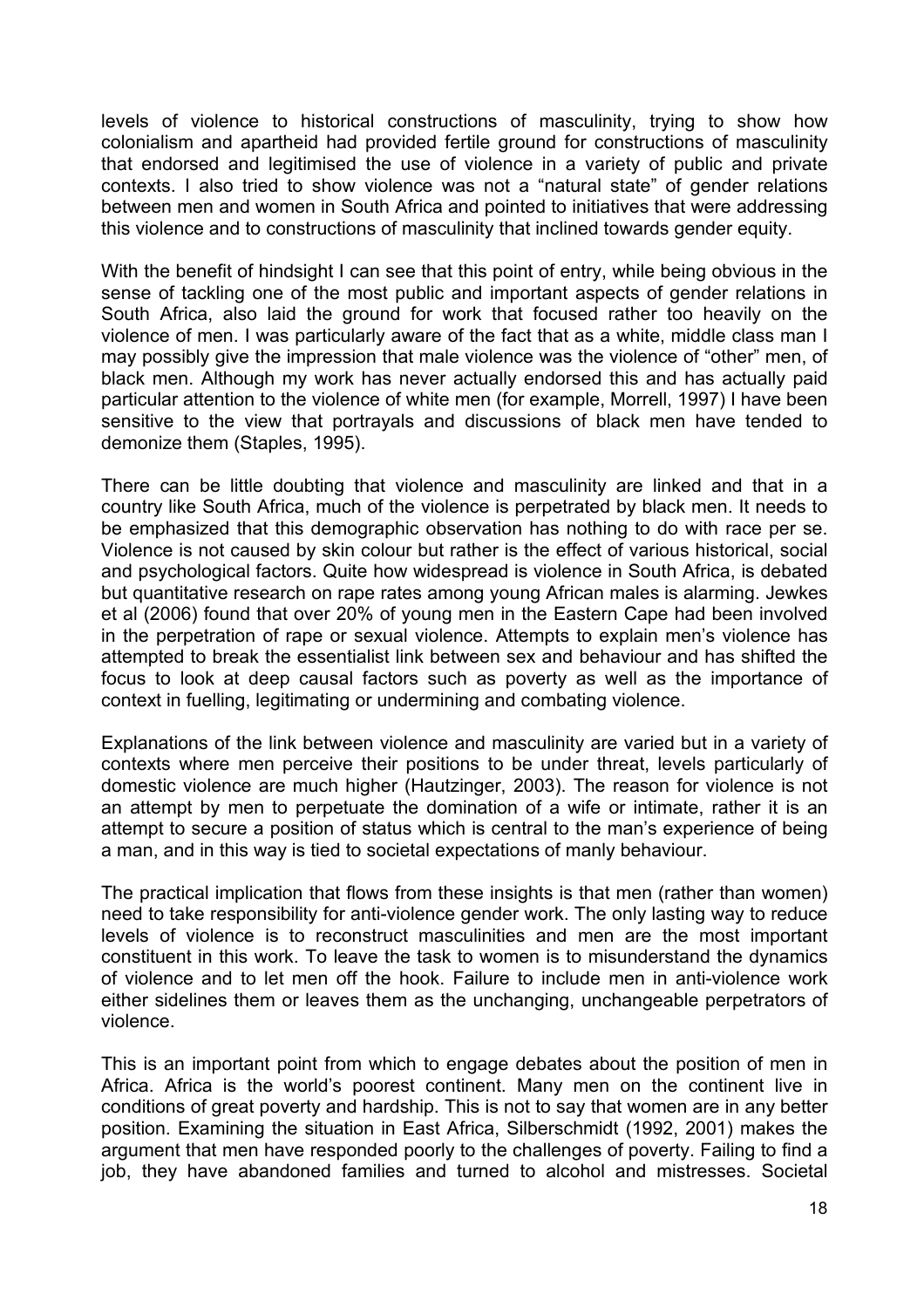expectations which they have accepted demand that they act as providers. Failing to do this, they appear to give up. Women appear, on the other hand, to have made better use of new opportunities to engage in agriculture and are thus increasingly establishing themselves as heads of households. But another example suggests that men can and do respond in healthier ways. In the context of the AIDS pandemic women are identified as being the most at risk, yet it is by no means the case that men are unaffected. Poverty and hardship promote heightened sexual risk taking among men (Campbell, 2003). In a study of changing masculinities in KwaZulu-Natal, Hunter (2004) shows that while virile, assertively heterosexual models of masculinity amongst Zulu men have fuelled the pandemic, the corollary (of illness, the wasting of male bodies and death) have generated new understandings of masculinity that are less sexually predatory and more self-preserving.

In these two examples we see how poverty plays a part in shaping constructions of masculinity, how these constructions impact on the lives of women but also how men can and do respond in ways that promote more equitable gender relationships (and models of masculinity that are not vested in unchanging patriarchal privilege).

I have shown how the CMS approach generates a particular gender politics, how it is aligned to "feminism" (noting of course, the many and varied understandings of this concept and political position) and how its concepts help to link an understanding of men and masculinity with the state of men - and patriarchy - in Africa. I now turn to examine what advantages Macleod's approach might provide.

# **2. CRITIQUE OF THE MACLEOD CRITIQUE.**

In this section I engage with Macleod's ideas and respond to them by asking the question: What do these ideas offer feminists writing on, theorizing about and working in South Africa?

The major problem of my work, according to Macleod, is that it is "phallocentric". It equates human with man. Macleod seeks to substantiate this charge by making three different types of argument.

Her first is that "on minor occasions he slips into a simple phallocentric equation of man equals human". The suggestion is that at some sub(or un)conscious level I am ultimately imbued with a gender consciousness that is patriarchal, which is to say, that seeks to perpetuate the power of men over women. Macleod is not just charging that I am careless in my use of language or concepts. She is arguing that some deep patriarchal agenda is exposed when, for example, I use the term "youth" to refer to males rather than to all young people regardless of gender. The problem is that "youth" in South Africa as a political term referred and still refers primarily to young (and not so young), largely African, males. The current composition of the African National Congress's Youth League testifies to this. In addition, numerous writers on "the youth" (for example, Seekings,1993) have used the term in this way. The sexist politics of the "youth" and of the practices of its constituents have also been noted (Beall et al, 1987; Marks, 2001). My treatment of the category and use of the term takes all of this into account. Macleod does later admit that "perhaps this is splitting hairs". Yet despite only offering one example ("the youth") and that a very weak one, she chooses to retain this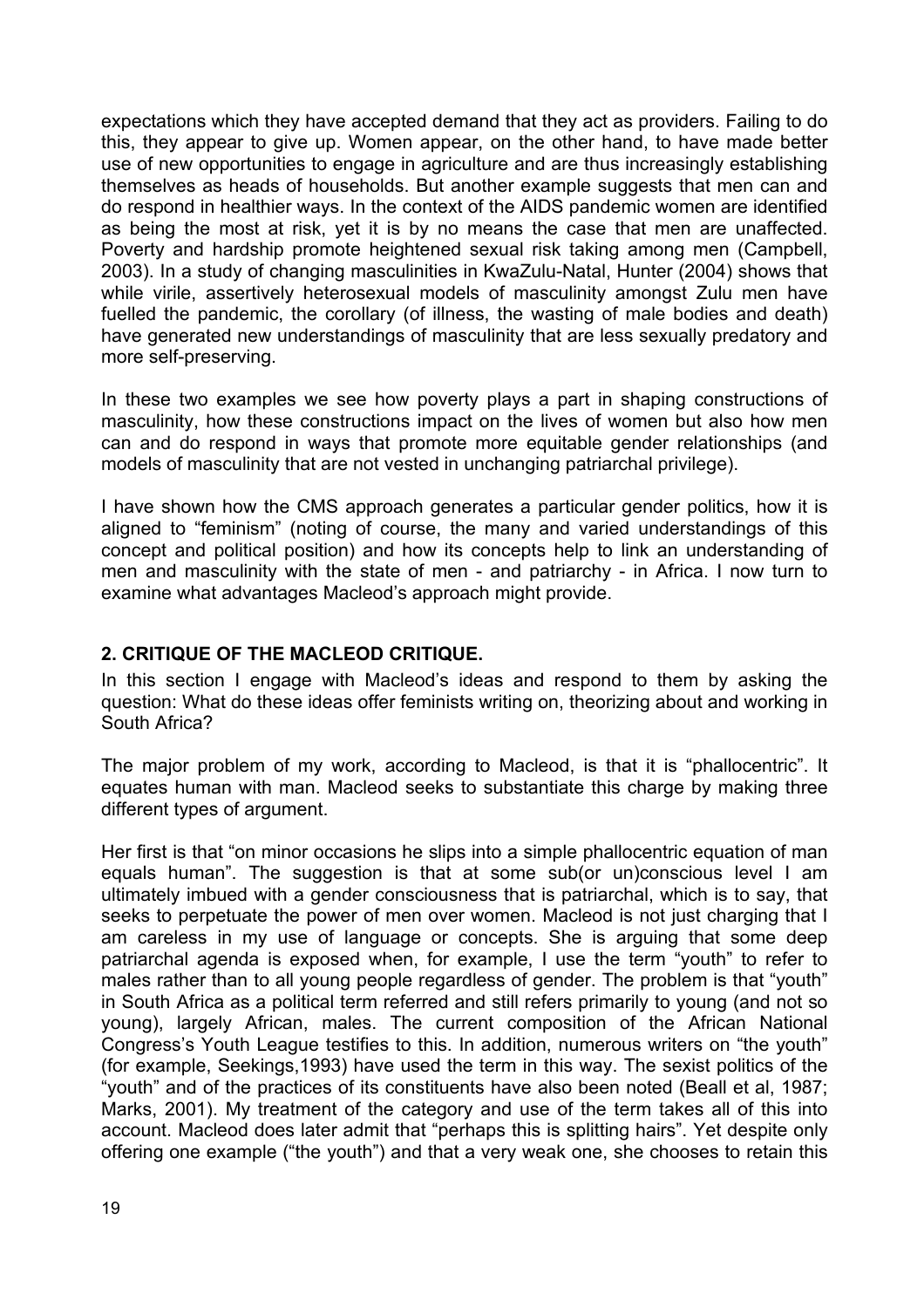piece of "evidence" as a plank in her overall argument. On the strength of this, it is an argument that will not stand much testing.

The second basis for her charge of phallocentrism is that the focus on men and masculinities marginalises women. This is a danger that is acknowledged by many writers within the CMS tradition. Tellingly however, not all feminists see it this way. In her introduction to the special issue on "Gender" of **Politikon**, Shireen Hassim writes: "The study of gender encompasses both men and women as subjects. New work in the field of masculinities has begun to explore the construction of masculinities, and the inter-relationship between male identities and political culture in South Africa. This new research will be integral to the project of making 'the study of gender holistic and not something confined to the study of women'. (Morrell, 1998:7)" (Hassim, 1998:3). Apart from the general possibility that a focus on men might squeeze out women, little else is offered to support the view that my approach or that more generally of CMS has actually marginalised women. To underscore the point, a new volume on women in South African history appeared earlier this year (Gasa, 2007).

I would agree that there is a shortage of work on femininities and to some extent this has been an effect of the research attention given to the long neglected gender category, "man". There are works on women and femininities (Weber and Mitchell, 2004; Mitchell and Reid-Walsh, 2005) but there could be more. In conclusion, I see little indication that a new, subtle phallocentric hegemony generated by men masquerading as pro-feminists has emerged or is emerging either to warp the research agenda or to silence women.

The third support for her argument of phallocentrism is that CMS reasserts the male/female binary. And when it does this, the following things allegedly happen: "women once again become invisible", "man is inevitably caught within the constraints of masculinity" and "the longevity of the masculinity signifier" is ensured. These charges are in part rhetorical. As already indicated, "women" have not become invisible. This is not to say that in some contexts they are suppressed, ignored, silenced and exploited, but this is not an effect of the critical enquiries of CMS scholars, or of the framing that they use, but of existing sets of power relations which need to be understood and challenged. What are the "constraints of masculinity"? I am not sure and Macleod doesn't say but if we are to follow Judith Butler, then these constraints exist in a lack of imagination and in the current constraints that prevent various performative acts that make gender. These constraints can be and have begun to be analysed by CMS scholars with the concept "hegemonic masculinity" that helps to indicate what limits are imposed by current models of masculinity currently. What is "masculinity" (singular) a "marker" of? Again, Macleod doesn't say except to imply that somehow it is the universal signifier of women's subordination. I will return to this point in section 3 below.

Macleod argues that masculinity becomes self-referential, referring never to "its absent trace – femininity". And she adds, that the possibility of "undoing" masculinity recedes. Again this is a vague charge. Masculinity is always being done and undone in the sense that it is not fixed but fluid and so is constantly being rehearsed, moulded, and enacted. The struggle to protect a hegemonic masculinity that maintains the dominance of men is not predetermined. It has to be defended and reshaped to accommodate challenges. This process of contestation has already been analysed in the CMS tradition, though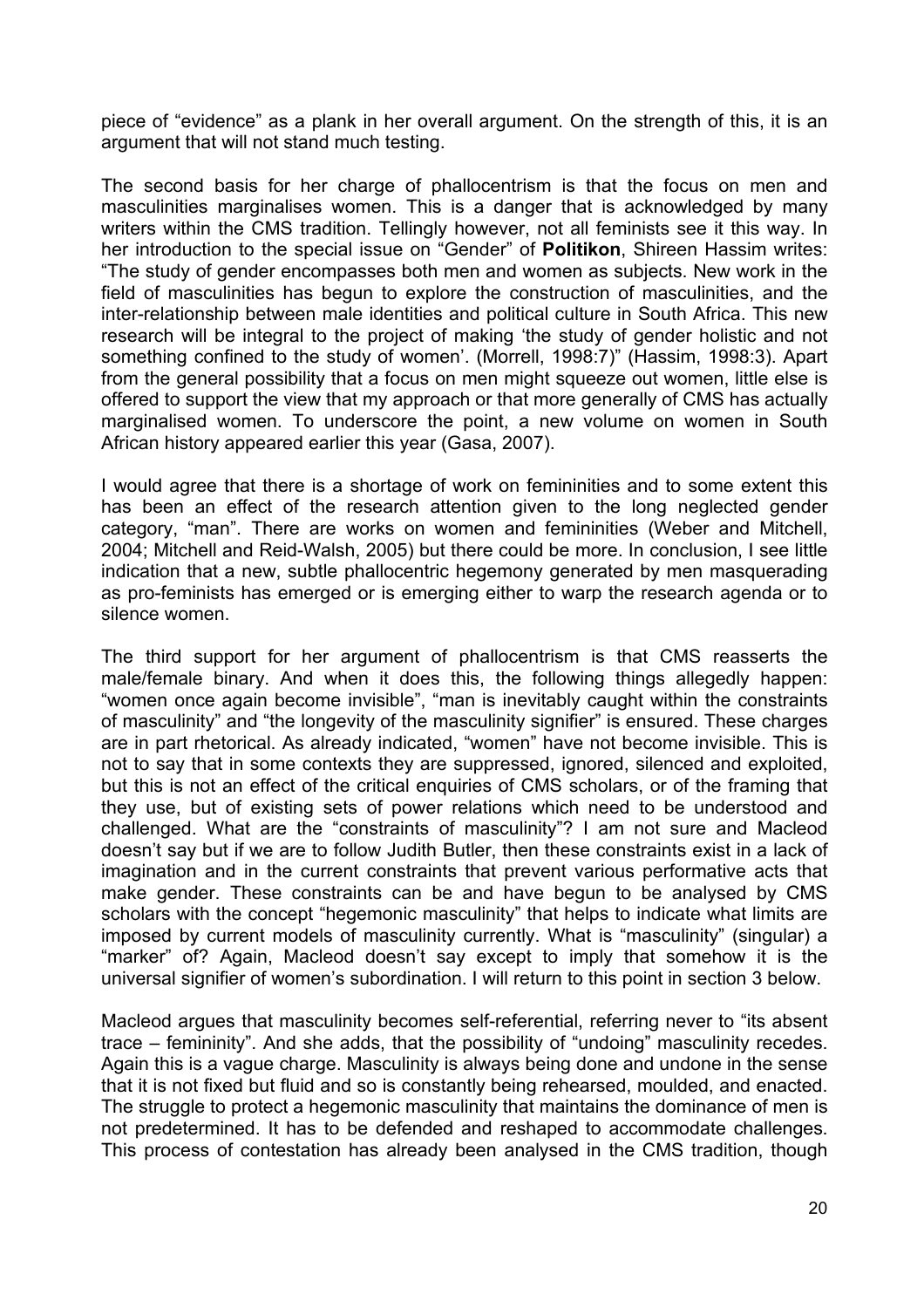much more needs to be done in order better to understand the success of reproductive strategies.

Macleod's abstract argument is not helpful. In this first instance it asserts rather than demonstrates that constructions of masculinity *are* self-referential or are analysed selfreferentially by scholars like myself. Following virtually all scholars who could be described as contributing to CMS, I have made relations with women a key determinant of constructions of masculinity. All too frequently my research on constructions of masculinity has found evidence of misogyny (and homophobia).

Macleod's airy theoretical objections are followed by her advocacy of the concept "patriarchy". She argues that this concept is preferable to others, such as the "gender order" because it serves as a "reminder that men rather women are the dominant or privileged group". This is not a persuasive argument and amounts to a linguistic preference for one term over another. In fact Connell's development of the concept "gender order" (Connell, 1987) gives full weight to the dominance of men over women. Reluctance to use the term stems from the temptation to reduce the complexity of societal power relations to the power of men over women, from the limitations of the concept "patriarchy" to readily grip onto other axes of power (race, class), the temptation to see patriarchy ahistorically as a fixed and unchanging set of power relations and for the unhelpful suggestion that all men are somehow implicated in the domination of women.

## **3. CONCEPTUAL AND POLITICAL CHALLENGES.**

While I do not agree with Macleod's critique, it nonetheless contributes to the debate about the concepts we use, about what form feminist agendas take and the strategies we adopt to advance them. In this section I want to engage with what I think are some unanswered questions about gender and feminist politics in South Africa.

What is masculinity? This is a beguiling question because there seems to be fairly wide agreement, at least in the social sciences, that masculinity is a socially constructed gender identity, that it is the "possession" of men, that it is relational (it cannot exist without its "other" femininity) and that it changes over time, by context, and in response to various changes in the individual as well as in wider society. The emphasis on process and agency are strong, which is not to say that the concept is without controversy. Within CMS itself there are debates about whether we should talk about "men" or "masculinities" and objections that the term is imprecise and sometimes used in a circular fashion (Clatterbaugh, 1998).

A key question is: what is the relationship of masculinity to the body? There is the suggestion in Macleod's article that there is no necessary relationship between masculinity and the male body. "The "new man's" masculinity is never undone, but rather mutates into new kinds of masculinities. This elasticity ensures the longevity of the masculinity signifier, bolstering the masculinity/femininity binary." The suggestion seems to be that masculinity will always be phallocentric so long as it is linked to the male body. This is resonant of the radical feminist politics of Shulamith Firestone (1970) who argued that bodies in and of themselves supported unequal and oppressive gender relations and advocated surgical solutions to this social problem.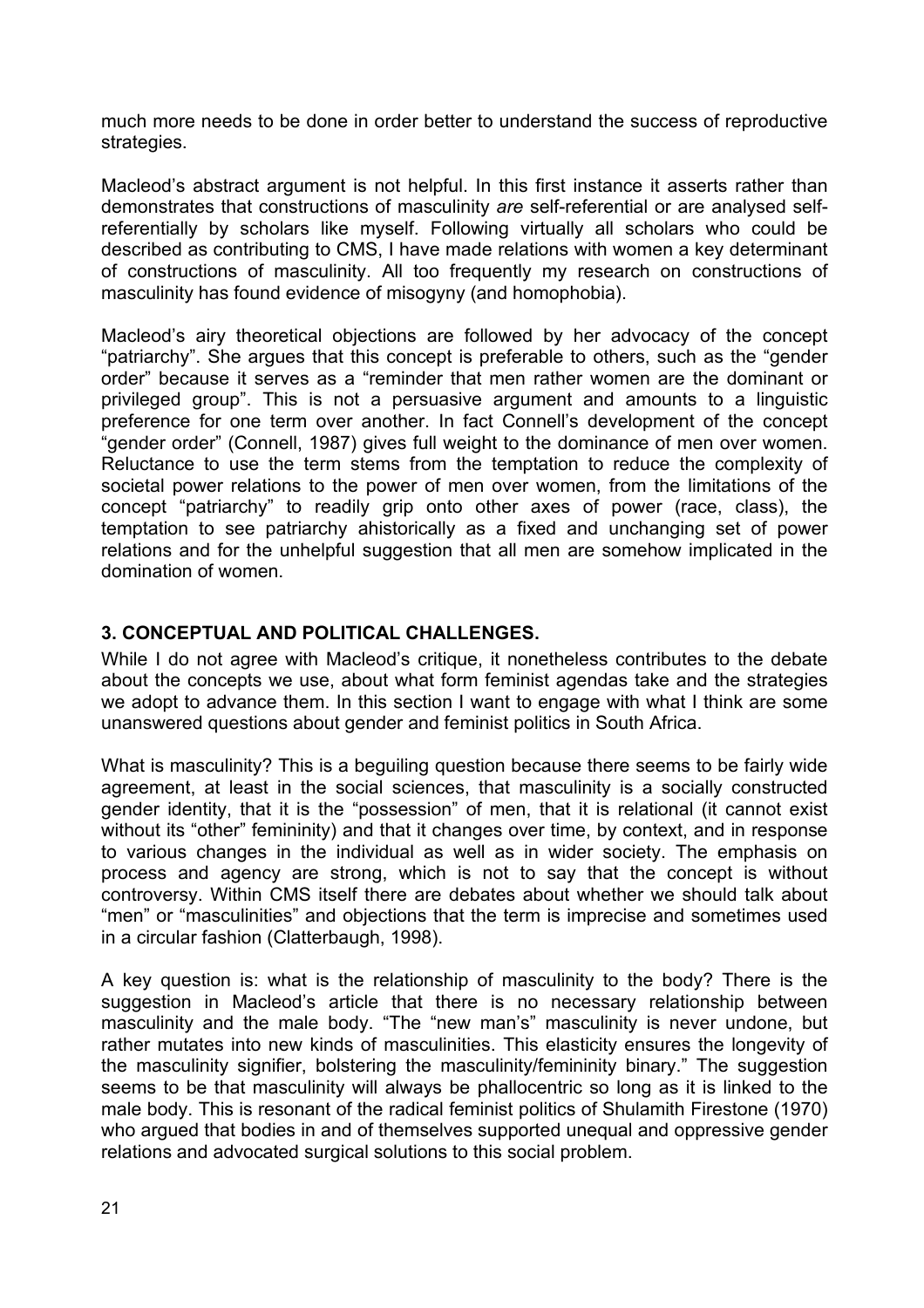How relevant is the male body to constructions of masculinity? Opinion is divided. In CMS, the body is by and large regarded as socially constructed, bearing the imprint of society and not the mark of natural superiority or inferiority. The tendency, then, is not to give causal power to hormones and not to focus on testosterone. This is not a position that makes dialogue with adjacent disciplines and approaches easy. For example, in studies on fatherhood, there are suggestions that biology is important and can dictate (cause) the responses of men towards their biological children. This research however has largely been superceded by social constructionist approaches which run the risk that "'possible' biosocial dimensions" are neglected (Marsiglio & Pleck, 2005:262). Foregrounding masculine bodies and making them the starting point of research runs the risk of biological determinism and there is enough evidence to show that male bodies themselves are volatile and changing and that capacity cannot be read off from organs which, themselves, are not immutable.

There are other ways of regarding the relationship of masculinity to body. In pioneering work a number of African feminists (Ifi Amadiume, 1987; Oyeronke Oyeowumi, 1997; and Obioma Naemeka, 1998) have taken issue with various aspects of western feminism. Referring to precolonial west African histories, they have noted that gender roles were fluid, that there was no strict gender hierarchy (masculinity was not a signifier of superiority), that women frequently had public place and power and that the relationship between men and women was not unremittingly competitive but involved accommodation and support. So, while bodies were sexed, this did not map onto regimes of gender power. The world they describe is one of complementarity. This is not to say that it is without conflict or inequality but it is a world where the interests of community supercede those of the individual and where the interests of the individual are inconceivable outside a community, giving him/her a strong investment in communal harmony.

I have explored the implications of this approach to gender and masculinity elsewhere (Morrell & Swart, 2005). For the purposes of this paper, there are two important implications. Firstly, Macleod seems to want to make masculinity an effect of discourse which is why she bemoans the persistence of a gender binary. I don't think that masculinity should be treated primarily or exclusively as a subject of discourse, as something created by discourse. It is embodied, historically constructed and has an existence in emotion, labour and work relations, family and other organisational structures, in disease and health.

Secondly, it permits us to think about an approach to the study of gender and to gender politics that is not invariably confrontational, but rather is inclusive. This possibility has not always readily been appreciated: "For a long time, and especially in women's studies, power has been considered as repressive only. Women were claimed to be victims of the exercise of power by men. ... However, the fact that women often agree with practices that subordinate them, that they resist the exercise of power, and that there often exist friendly relations between women and men, cannot be understood in terms of the exclusively repressive view on power" (Stolen & Vaa, 1991:9). Such a position allows us to get beyond the *oppositional* binary in analysis and politics.

One of the consequences of noting the mutual dependence of people across social categories is that the relentless concern with gender power differences confronts perspectives that emphasize competing dynamics and rival value systems. Gender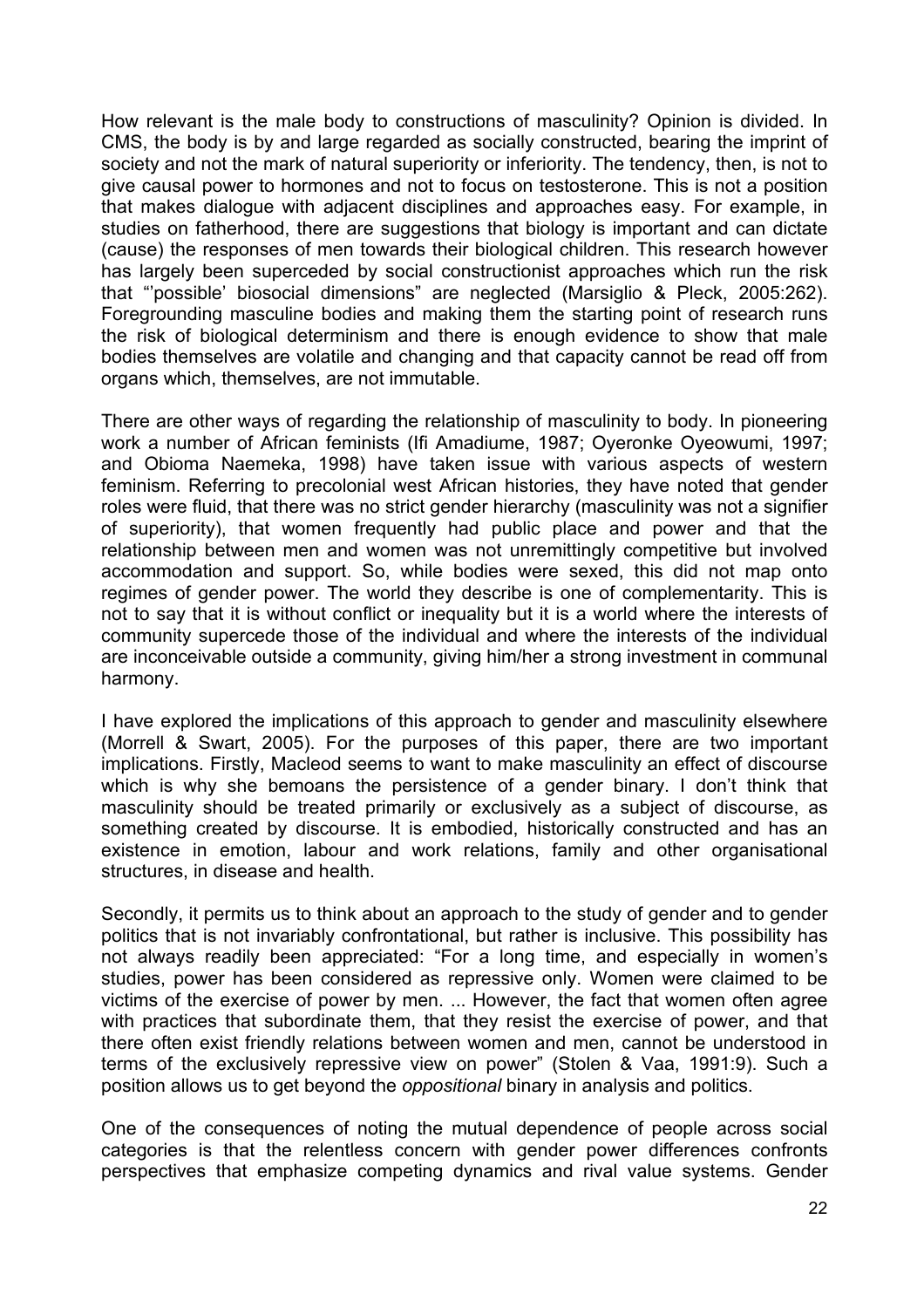power differences may translate into inequalities, injustices, violence and so on, but equally they may not do so. And even when inequalities occur, they may need to be understood in a wider context and set off against other, greater, injustices or dangers (Sardar, 1998).

Such an approach does not absolve feminists from thinking about the constraints on agency and action. As Connell and Messchershmidt put it: "One is not free to adopt any gender position in interaction simply as a discursive or reflexive move. The possibilities are constrained massively by embodiment, by institutional histories, by economic forces, and by personal and family relationships" (2005:842-3).

There are already examples of gender studies which show how gender is enacted that is not driven by a single-minded determination to find power inequalities working to the detriment of females. Barry Thorne's marvellously sensitive *Gender Play* (1993) shows how gender is constructed in a variety of ways that expresses difference, inequality (sometimes) but mutual accommodation and fluidity as well. In a study of primary school gender relations, Jon Swain (2005:75) comes to the following finding: "most boys categorized girls as different rather than oppositional, and the most common reaction was one of detachment and disinterest. Rather than maintaining that there are two separate worlds, I argue that there are two complementary gendered cultures, sharing the one overall school world, which are further more nuanced by social class and race/ethnicity. Although there was a tendency of boys to dominate space and girls were often excluded from playground games, many girls refused to be dominated by boys, and some were able to deliberately exercise power over them."

Where research is sensitive to difference and to power inequalities but does not presume that these inequalities will determine gender relations and allows for the possibility that men and boys, women and girls will use accommodation, collaboration, compromise and negotiation in a process of power-sharing then the possibilities of working meaningfully for gender equity are greatly strengthened.

### **CONCLUSION.**

In its origins feminism was an analytical approach that sought to change the world. In engaging with Macleod's article I have focused on gender politics as a consideration of how this best can be done. I have argued that masculinity/ies is a concept which enables the theorization of one element of gender relations that has hitherto been ignored or neglected. This theorization is informed by the goal gender equity and seeks to provide a place for men to contribute to gender change. Pro-feminism seeks to go beyond a binaried conception that holds men and women in a fixed dance and leaves gender work to women. The introduction of a masculinities dimension into gender research has profound implications for gender politics. It enables men to see themselves as part of a gendered world in which they have an investment in seeking gender equity. New theoretical developments (cf African feminism) are reorienting work. While issues of gender inequality remain salient, they are being complemented with perspectives that show how men and women relate to one another in non-exploitative, mutually dependent ways. New approaches to gender politics, however, take place against the backdrop of material realities that are now global.

"There are gigantic issues of justice on a world scale in the maldistribution of material resources and the impact of the global economy on non-metropolitan bodies. We must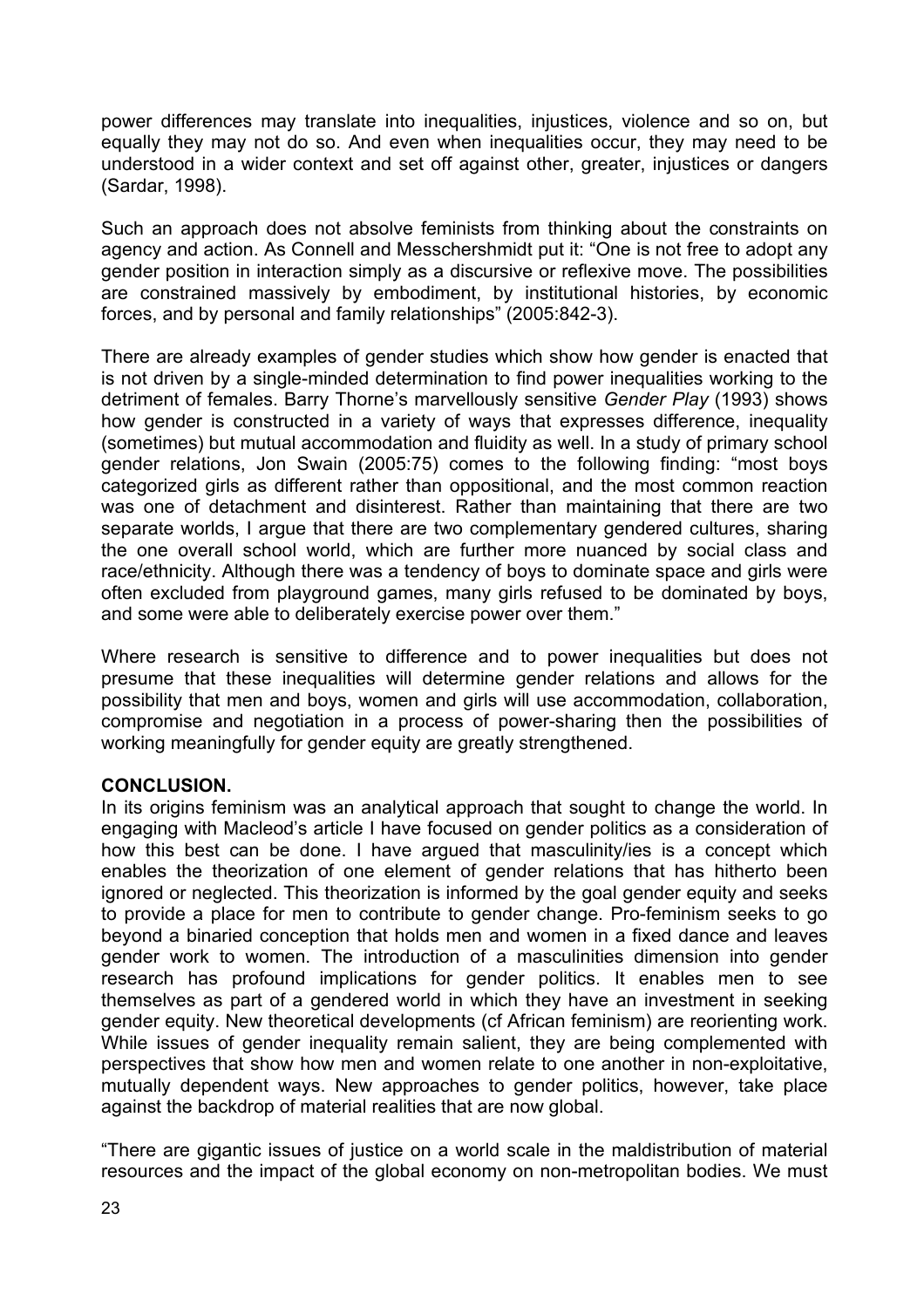not forget the persistence of hunger, the unequal expectation of life, the impact of pollution, the impact of epidemic disease" (Connell, 2001:24). While we need to be cognisant of gender inequalities at a local level, an acknowledgement of and an engagement with global inequalities needs to frame the feminist endeavour.

#### **Acknowledgement.**

I would like to thank my sister, Penny Morrell, for her helpful comments.

#### **REFERENCES**.

Amadiume, I (1987) **Male daughters, female husbands: Gender and sex in an African society**. London: Zed.

Beall, J, Friedman, M, Hassim, S, Posel, R, Stiebel, L & Todes, A (1987) African women in the Durban struggle, 1985-1986: Towards a transformation of roles?, in Moss, G & Obery, I (eds) (1987) **South African Review 4.** Johannesburg: Ravan (93-103).

Campbell, C (2003) **"Letting them die": Why HIV/AIDS intervention programmes fail.** Oxford / Bloomington: James Currey/Indiana University Press.

Canaan J E & Griffin C (1990) The New Men's Studies: Part of the problem or part of the solution?, in Hearn J & Morgan D (eds) (1990) **Men, masculinities and social theory***.* London: Unwin Hyman (206-214).

Carrigan, T, Connell, R W & Lee, J (1985) Towards a new Sociology of masculinity. **Theory and Society**, **14**, 551-604.

Clatterbaugh, K (1998) What is problematic about masculinities. **Men and masculinities**, **1(1)**, 24-45.

Connell, R W (1995) **Masculinities.** Cambridge: Polity.

Connell, R W (2005) Change among the gatekeepers: Men, masculinities and gender equality in the global arena. **Signs: Journal of women in culture and society**, **30(3)**, 1801-1825.

Connell, R W (1987) **Gender and power: Society, the person and sexual politics.** Palo Alta, Calif.: University of California Press.

Connell, R W (2001) Bodies, intellectuals and world society, in Watson, N (ed) (2001) **Reframing the body.** Basingstoke: Palgrave.

Connell R W & Messerschmidt J W (2005) Hegemonic masculinity: Rethinking the concept. **Gender and Society, 19(6)**, 829-859.

Cornwall, A (1997) Men, masculinity, and gender in development. **Gender and development**, **5(2)**, 8-13.

Epstein, D, Elwood, J, Hey, V & Maw, J (1998) **Failing boys?: Issues in gender and achievement**. Buckingham: Open University Press.

Firestone, S (1979) **The dialectic of sex**. London: The Women's Press (1970).

Gasa, N (ed) (2007) **Women in South African history: They remove boulders and cross rivers**. Cape Town: HSRC Press.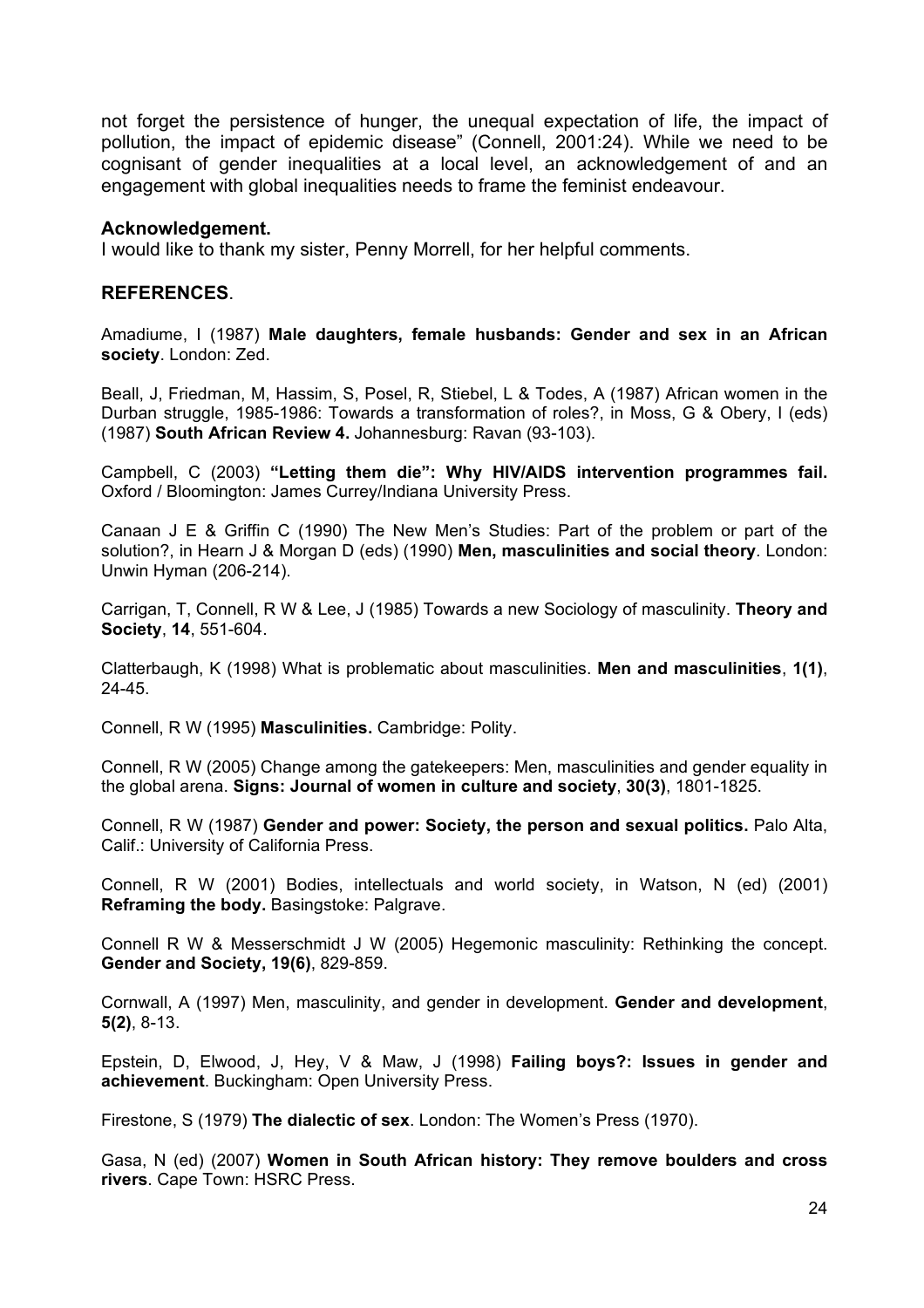Hassim, S (1998) Politicising the subject: Feminist challenges to political science in South Africa. **Politikon**, **25(2)**, 3-15.

Hautzinger, S (2003) Researching men's violence: Personal reflections on ethnographic data. **Men and masculinities**, **6(1)**, 93-106.

Hearn, J & Morgan, D (eds) (1990) **Men, masculinities and social theory***.* London: Unwin Hyman.

Hunter, M (2004) Masculinities and multiple-sexual-partners in KwaZulu-Natal: The making and unmaking of *Isoka*. **Transformation**, **54**, 123-153.

Jewkes, R K, Dunkle, K, Koss, M P, Levin, J P, Ndunae, M, Jamaa, N & Sikweyiya, Y (2006) Rape perpetration by young, rural South African men: Prevalence, patterns and risk factors. **Social Science & Medicine**, **63**, 2949–2961.

Kaufman, M (ed) (1987) **Beyond patriarchy: Essays by men on pleasure, power and change**. Toronto: Oxford University Press.

Kimmel, M S (ed) (1987) **Changing men: New directions in research on men and masculinity**. Beverley Hills / London: Sage.

Kimmel, M & Mosmiller, T (eds) (1992) **Against the tide: Pro-feminist men in the United States – A documentary history**. Boston: Beacon.

Kimmel, M S (ed) (1995) **The politics of manhood**. Philadelphia: Temple University Press.

Lingard, B & Douglas*,* P (1999) **Men engaging feminisms: Pro-feminism, backlashes and schooling**. Buckingham: Open University Press.

Marks, M (2001) **Young warriors: Youth politics, identity and violence in South Africa**. Johannesburg: Witwatersrand University Press.

Marsiglio, W & Pleck, J H (2005) Fatherhood and masculinities, in Kimmel, M S, Hearn, J & Connell R W (eds) (2005) **Handbook of studies on men and masculinities**. Thousand Oaks / London / New Delhi: Sage (249-269).

Martino, W & Berrill, D (2003) Boys, schooling and masculinities: Interrogating the "right" way to educate boys. **Educational Review**, **55(2)**, 99-117.

McDowell, L (2000) The trouble with men?: Young people, gender transformations and the crisis of masculinity. **International Journal of Urban and Regional Research**, **4(1)**, 201-209.

Mehta,M, Peacock, D & Bernal, L (2004) Men as partners: Lessons from engaging men in clinics and communities, in Ruxton, S (ed) (2004) **Gender equality and men: Learning from practice**. Oxford: Oxfam (89-100).

Messner, M (1997) **Politics of masculinities: Men in movements**. Thousand Oaks: Sage.

Mitchell, C & Reid-Walsh, J (2005) **Seven going on seventeen: Tween studies in the culture of girlhood.** New York: Counterpoints.

Morrell, R (1997) "Synonymous with Gentlemen"?: White farmers, white schools and labour relations on the farms of the Natal Midlands, c1880-1920, in Crush, J & Jeeves, A H (eds)